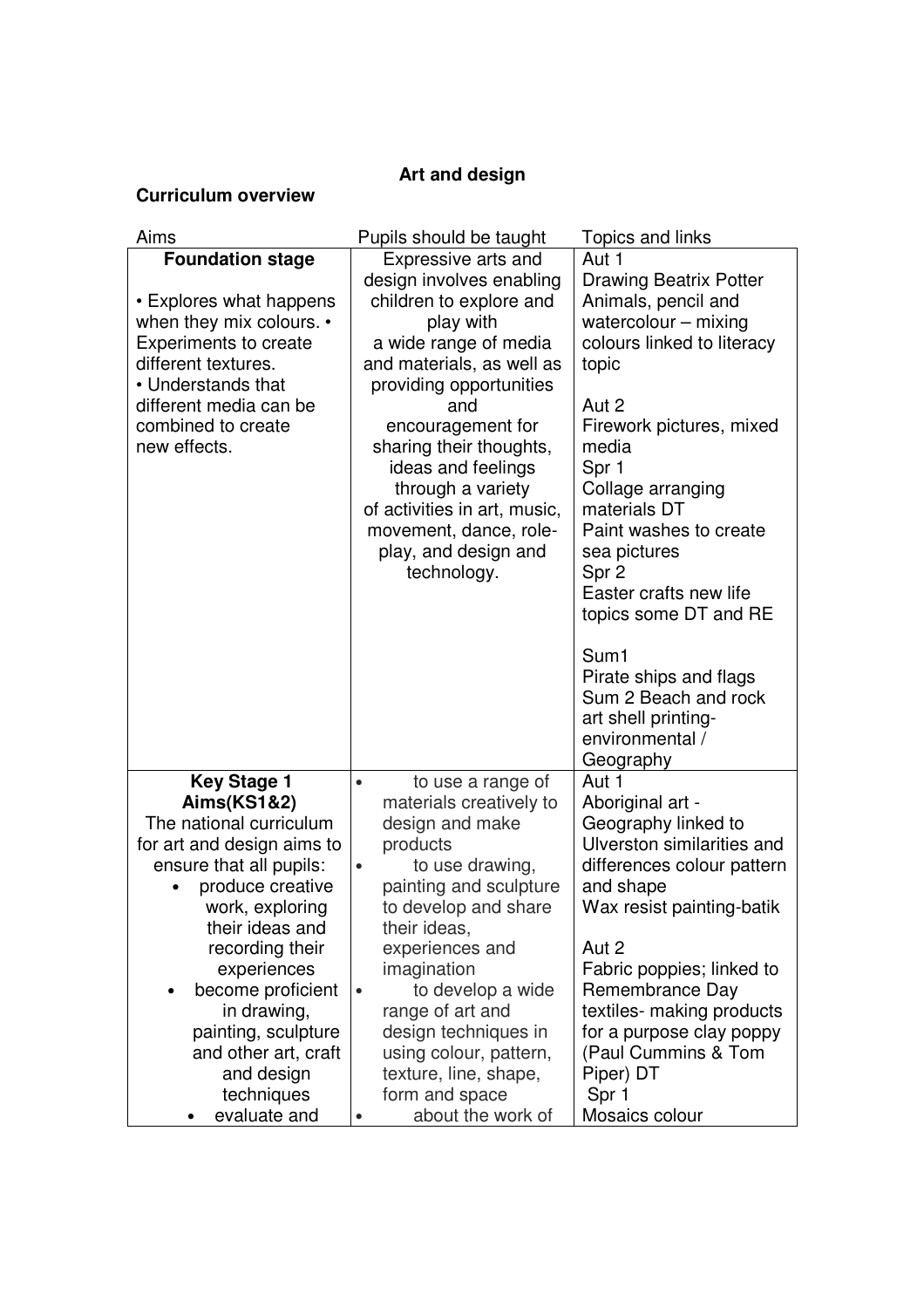| analyse creative<br>works using the<br>language of art,<br>craft and design<br>know about great<br>$\bullet$<br>artists, craft<br>makers and<br>designers, and<br>understand the<br>historical and<br>cultural<br>development of<br>their art forms | a range of artists, craft<br>makers and<br>designers, describing<br>the differences and<br>similarities between<br>different practices and<br>disciplines, and<br>making links to their<br>own work<br>$\bullet$                                    | Link to artist Giuliana<br>Lazzarini<br>Spr 2 new life topic and<br>global and environmental<br>links - science<br>Design a flower to attract<br>insects Van Gogh's<br>sunflowers<br>Sum 1<br>Collage: local habitats<br>linked to techniques of<br>Eric Carle literacy and<br>topic Lets Explore |
|-----------------------------------------------------------------------------------------------------------------------------------------------------------------------------------------------------------------------------------------------------|-----------------------------------------------------------------------------------------------------------------------------------------------------------------------------------------------------------------------------------------------------|---------------------------------------------------------------------------------------------------------------------------------------------------------------------------------------------------------------------------------------------------------------------------------------------------|
|                                                                                                                                                                                                                                                     |                                                                                                                                                                                                                                                     | Sum <sub>2</sub>                                                                                                                                                                                                                                                                                  |
| <b>Key Stage 2</b>                                                                                                                                                                                                                                  | to create sketch<br>$\bullet$<br>books to record their<br>observations and use                                                                                                                                                                      | Printing techniques<br>Aut<br>Stone age cave paintings<br>and sculpture-cross                                                                                                                                                                                                                     |
| Year 3 and 4                                                                                                                                                                                                                                        | them to review and<br>revisit ideas<br>to improve their<br>$\bullet$<br>mastery of art and<br>design techniques,<br>including drawing,<br>painting and sculpture<br>with a range of<br>materials [for<br>example, pencil,<br>charcoal, paint, clay] | curricular stone age topic<br><b>DT Literacy History</b><br>Poppies - Remembrance<br>Day<br>Spring<br>Shadow puppets -<br>Romans cross curricular<br>topic DT Literacy<br>Geography History                                                                                                       |
|                                                                                                                                                                                                                                                     | about great artists,<br>$\bullet$<br>architects and<br>designers in history                                                                                                                                                                         | Autumn<br>Anglo Saxon cross<br>curricular topic DT<br><b>Literacy Geography</b><br>History                                                                                                                                                                                                        |
|                                                                                                                                                                                                                                                     |                                                                                                                                                                                                                                                     | Spring<br>Landscapes - local<br>artists Heaton Cooper<br>Including perspective and<br>watercolour, local global<br>and environmental links<br>Greek Gods- Topic links                                                                                                                             |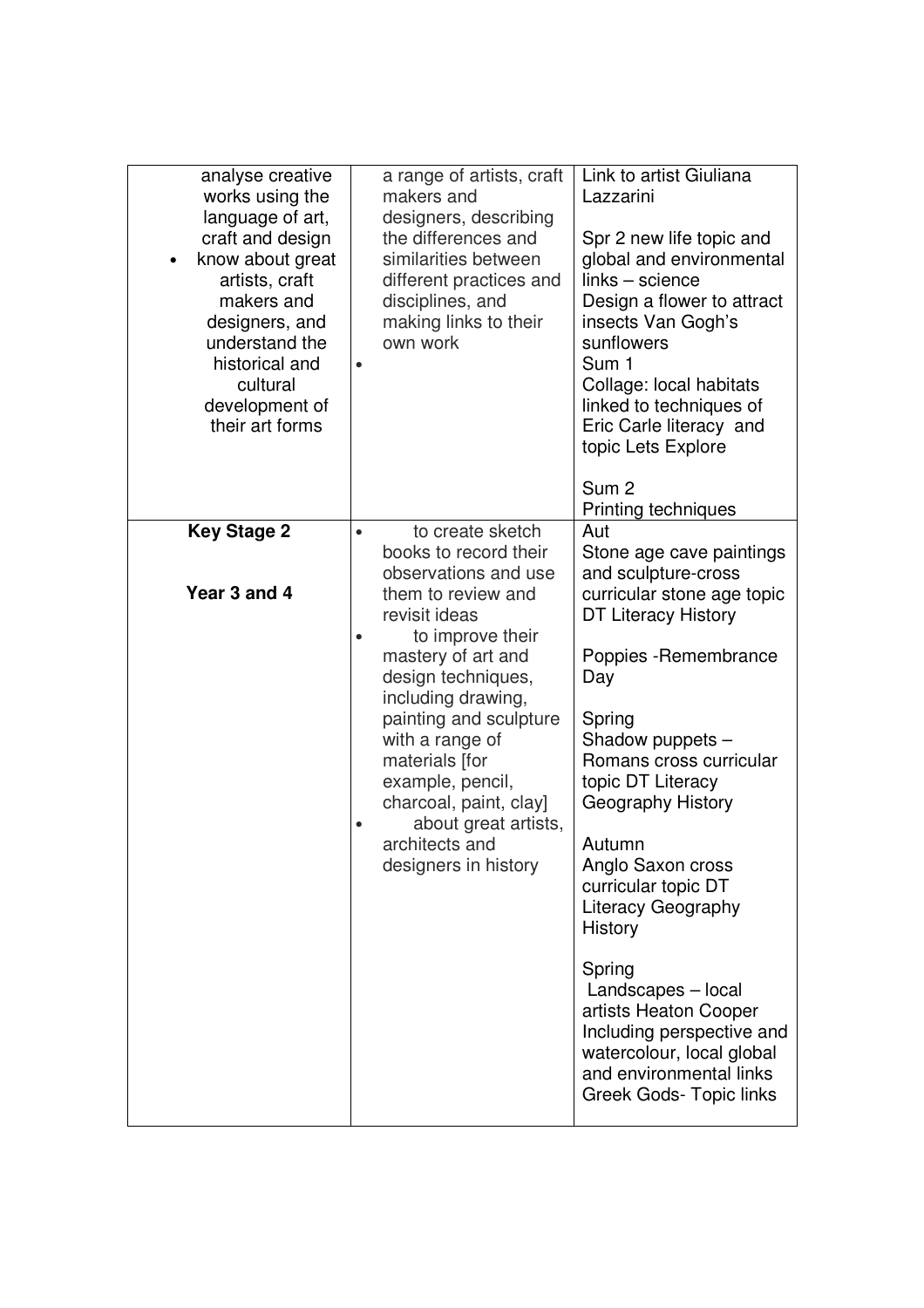| Year 5 and 6 | Summer<br>Brazilian / St. Lucia<br>Linked to current topic Dt<br>Geography<br>Sum 2 Rainforest collage<br>- Rousseau - science<br>Geography                                                                              |
|--------------|--------------------------------------------------------------------------------------------------------------------------------------------------------------------------------------------------------------------------|
|              | Aut<br>Victorian cross curricular<br>topic linked to literacy<br>Science Geography and<br>Dt - wallpaper in the style<br>of William Morris<br>Victorian Room design<br>$(DT - art links interior)$<br>décor and design - |
|              | Spring 1 and 2 Making<br>soap and designing<br>packaging linked to<br>environmental learning<br>and DT                                                                                                                   |
|              | Summer 1 & 2 -science<br>and DT<br>Making moon buggies<br>(Levers and linkages)                                                                                                                                          |
|              | Aut<br>Anderson shelters paint<br>and different media DT<br>and WW2 topic<br>WW2 create a collage in<br>the style of Kurt<br>Schwitters - local links                                                                    |
|              | Aut Egypt cross<br>curricular topic - Literacy<br>and Geography                                                                                                                                                          |
|              | Water topic- Pen and ink<br>drawings Learn about the<br>artist<br>Alfred Wallis and fish<br>printing                                                                                                                     |